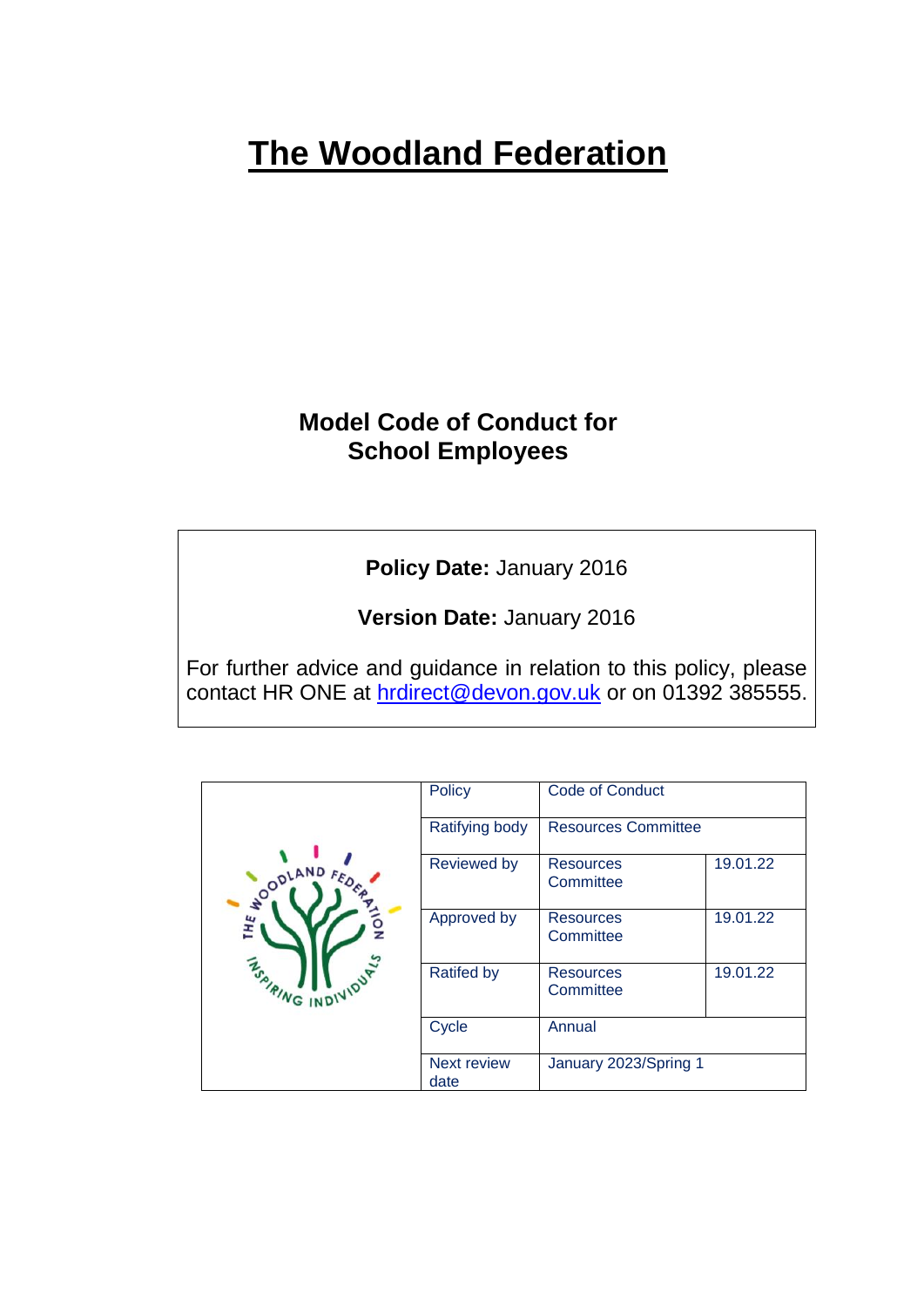|                                                                                                                                |                                            | Page           |
|--------------------------------------------------------------------------------------------------------------------------------|--------------------------------------------|----------------|
|                                                                                                                                | Objective, Scope and Principles            | 3              |
|                                                                                                                                |                                            |                |
| 1.                                                                                                                             | Compliance                                 | 3              |
| 2.                                                                                                                             | <b>Disciplinary Action</b>                 | 3              |
| 3.                                                                                                                             | Setting an Example                         | 3              |
| 4.                                                                                                                             | <b>Safeguarding Pupils</b>                 | 4              |
| 5.                                                                                                                             | <b>Relationships with Pupils</b>           | 5              |
| 6.                                                                                                                             | Professional Relationships with Colleagues | 5              |
| 7.                                                                                                                             | Honesty and Integrity                      | 5              |
| 8.                                                                                                                             | <b>Conduct Outside of Work</b>             | 6              |
| 9.                                                                                                                             | <b>Employment Outside of School</b>        | 6              |
| 10.                                                                                                                            | E-Safety and Internet Use                  | 6              |
| 11.                                                                                                                            | Confidentiality                            | $\overline{7}$ |
| 12.                                                                                                                            | Dress and Appearance                       | 8              |
| 13.                                                                                                                            | <b>Adopt the Policy</b>                    | 8              |
| 14.                                                                                                                            | Consultation                               | 8              |
|                                                                                                                                |                                            |                |
|                                                                                                                                | <b>Appendix 1</b>                          | 9              |
| <b>Examples of Acceptable Behaviour</b><br><b>Examples of Unacceptable Behaviour</b><br><b>Standards Expected of Employees</b> |                                            |                |
|                                                                                                                                |                                            |                |

## **CONTENTS**

**Code of Conduct. Version date: January 2016**

**If this document has been printed please note that it may not be the most up-to-date version.**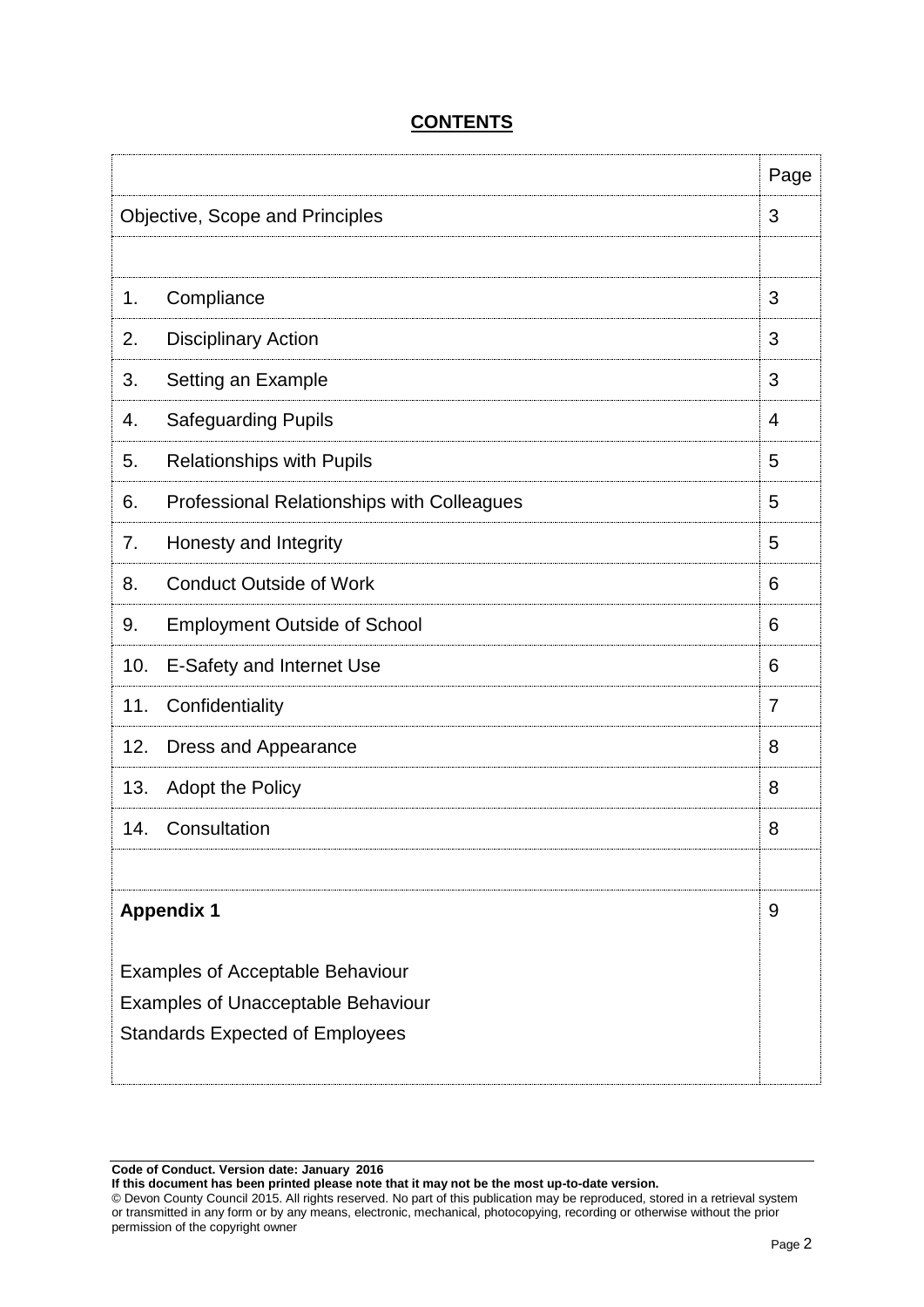| <b>Appendix 2</b><br>Relationships with pupils outside of work declaration |    |
|----------------------------------------------------------------------------|----|
| <b>Appendix 3</b>                                                          | 13 |
| <b>Confirmation of Compliance</b>                                          |    |

**Code of Conduct. Version date: January 2016**

**If this document has been printed please note that it may not be the most up-to-date version.**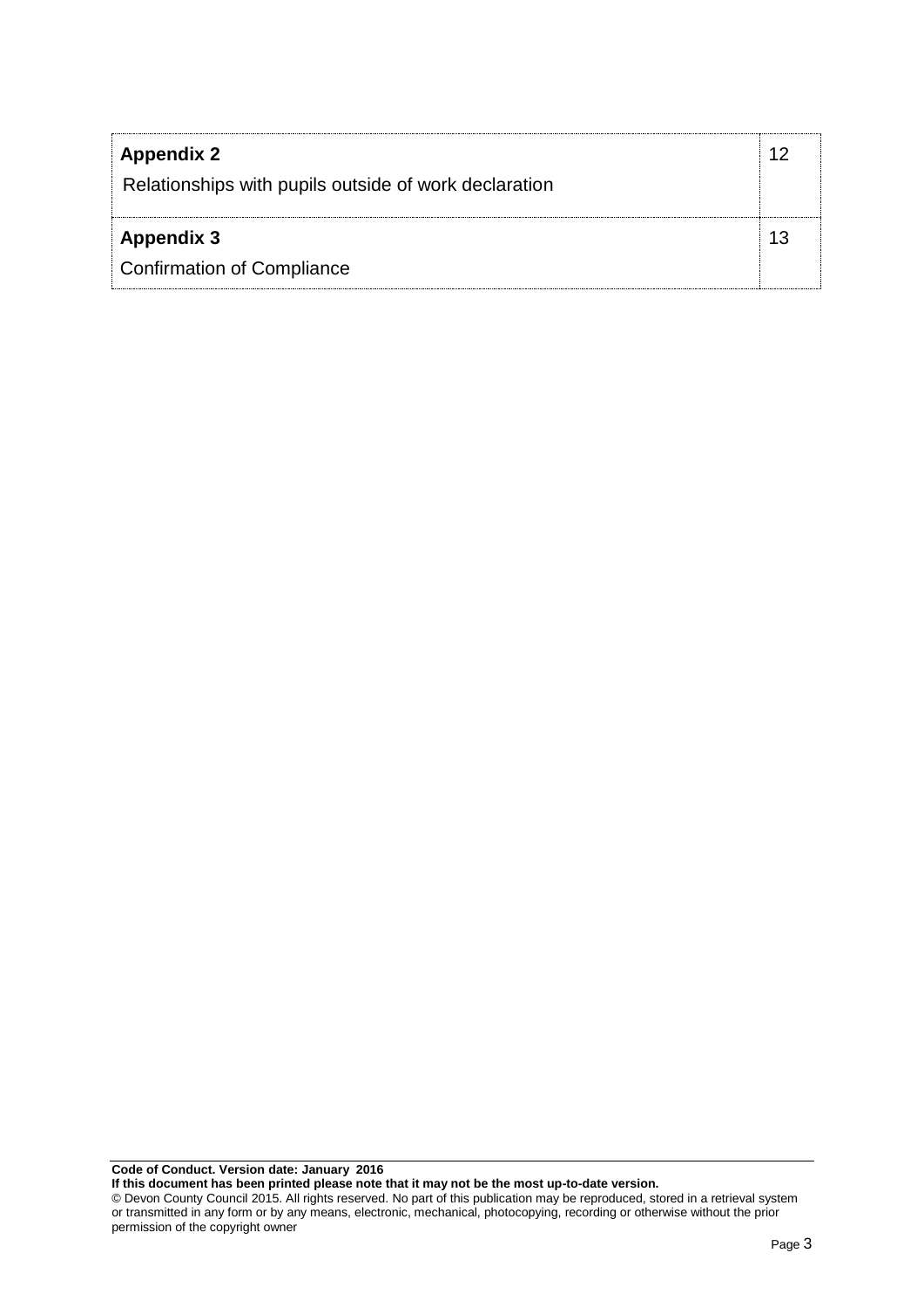#### **Objective, Scope and Principles**

This Code of Conduct is designed to give clear guidance on the standards of behaviour all employees are expected to observe. Employees working in schools are role models, are in a position of influence and must demonstrate behaviour that sets a good example to all the pupils within the school. As a member of a school community, every employee has an individual responsibility to maintain their reputation and the reputation of the school, whether inside or outside working hours.

In adopting this policy the school is committed to working towards creating a working environment in which all employees are treated fairly, with dignity and respect and where unacceptable behaviour will not be tolerated.

This Code of Conduct applies to all employees. This Code of Conduct does not form part of the contract of employment.

Casual and self-employed workers, agency staff and volunteers working in the school would also be expected to observe the standards of behaviour set out in this document.

In addition to this Code of Conduct, all employees engaged to work under Conditions of Service for Schools Teachers have a statutory obligation to adhere to the most recent 'Teachers' Standards' and in relation to this policy, Part 2 of the Teachers' Standards - Personal and Professional Conduct.

#### **1. Compliance**

Employees must familiarise themselves and comply with all school policies and procedures.

Employees must complete the form in Appendix 3 to confirm they have read, understood and agreed to comply with the Code of Conduct. This form should then be signed and dated.

#### **2. Disciplinary Action**

Employees should be aware that a failure to comply with this Code of Conduct could result in disciplinary action including but not limited to dismissal.

#### **3. Setting an Example**

- 3.1 This Code helps all employees to understand what behaviour is and is not acceptable. Regard should be given to the disciplinary rules set out in the Schools' Disciplinary Policy and Procedure.
- 3.2 Employees must not discriminate, harass or victimise someone because they have or are perceived to have a protected characteristic as defined by the

**Code of Conduct. Version date: January 2016**

**If this document has been printed please note that it may not be the most up-to-date version.** 

<sup>©</sup> Devon County Council 2015. All rights reserved. No part of this publication may be reproduced, stored in a retrieval system or transmitted in any form or by any means, electronic, mechanical, photocopying, recording or otherwise without the prior permission of the copyright owner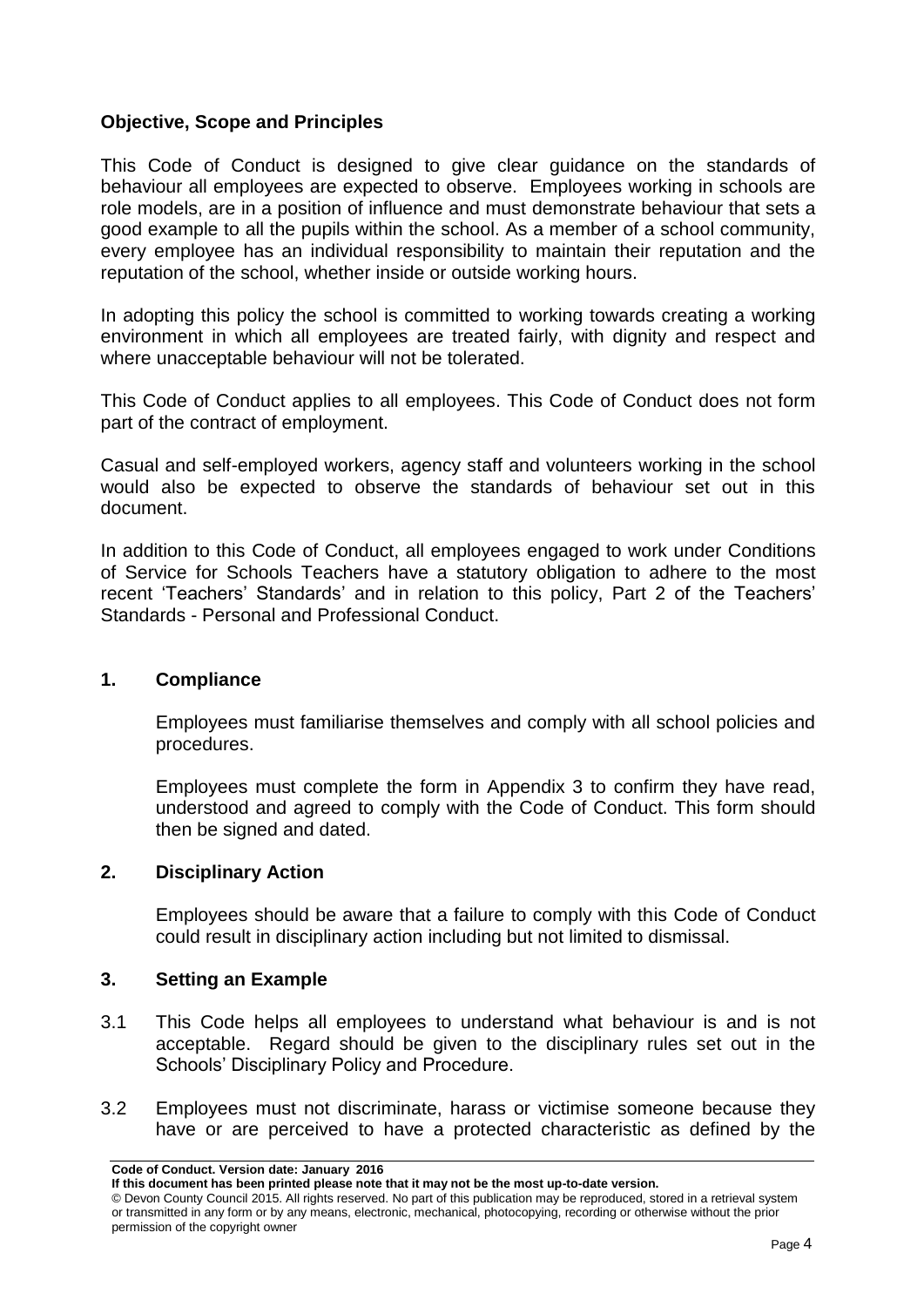Equality Act 2010 or are associated with someone who has a protected characteristic. Protected characteristics are:-

- age
- disability
- gender reassignment
- marriage and civil partnership
- pregnancy and maternity
- race
- religion of belief
- sex
- sexual orientation
- 3.3 Employees must set good examples of behaviour and demonstrate high standards of conduct in order to encourage our pupils to do the same. Standards expected of employees can be found in Appendix 1.
- 3.4 Employees must avoid using inappropriate or offensive language at all times.
- 3.5 Employees must avoid putting themselves at risk of allegations of abusive or unprofessional conduct.

#### **4. Safeguarding Pupils**

- 4.1 Employees have a duty to safeguard pupils from physical abuse, sexual abuse, emotional abuse, verbal abuse and neglect.
- 4.2 The duty to safeguard pupils includes the duty to report concerns about a pupil or colleague to the school's Designated Safeguarding Officer (DSO) for Child **Protection**
- 4.3 Employees must make themselves aware of the name of the school's current DSO. This information is available on notice boards in the staffroom and around the school.
- 4.4 Employees must take reasonable care of pupils under their supervision with the aim of ensuring their safety and welfare.
- 4.5 Employees must never promise a pupil that they will not act on information that they are told by the pupil.
- 4.6 Employees are provided with a personal copy of the school's Child Protection Policy and Whistleblowing Procedure and must become familiar with these documents.
- 4.7 Employees are provided with a personal copy of the DfE Statutory Guidance Document 'Keeping children safe in education' and must read the document.

**Code of Conduct. Version date: January 2016**

**If this document has been printed please note that it may not be the most up-to-date version.** 

<sup>©</sup> Devon County Council 2015. All rights reserved. No part of this publication may be reproduced, stored in a retrieval system or transmitted in any form or by any means, electronic, mechanical, photocopying, recording or otherwise without the prior permission of the copyright owner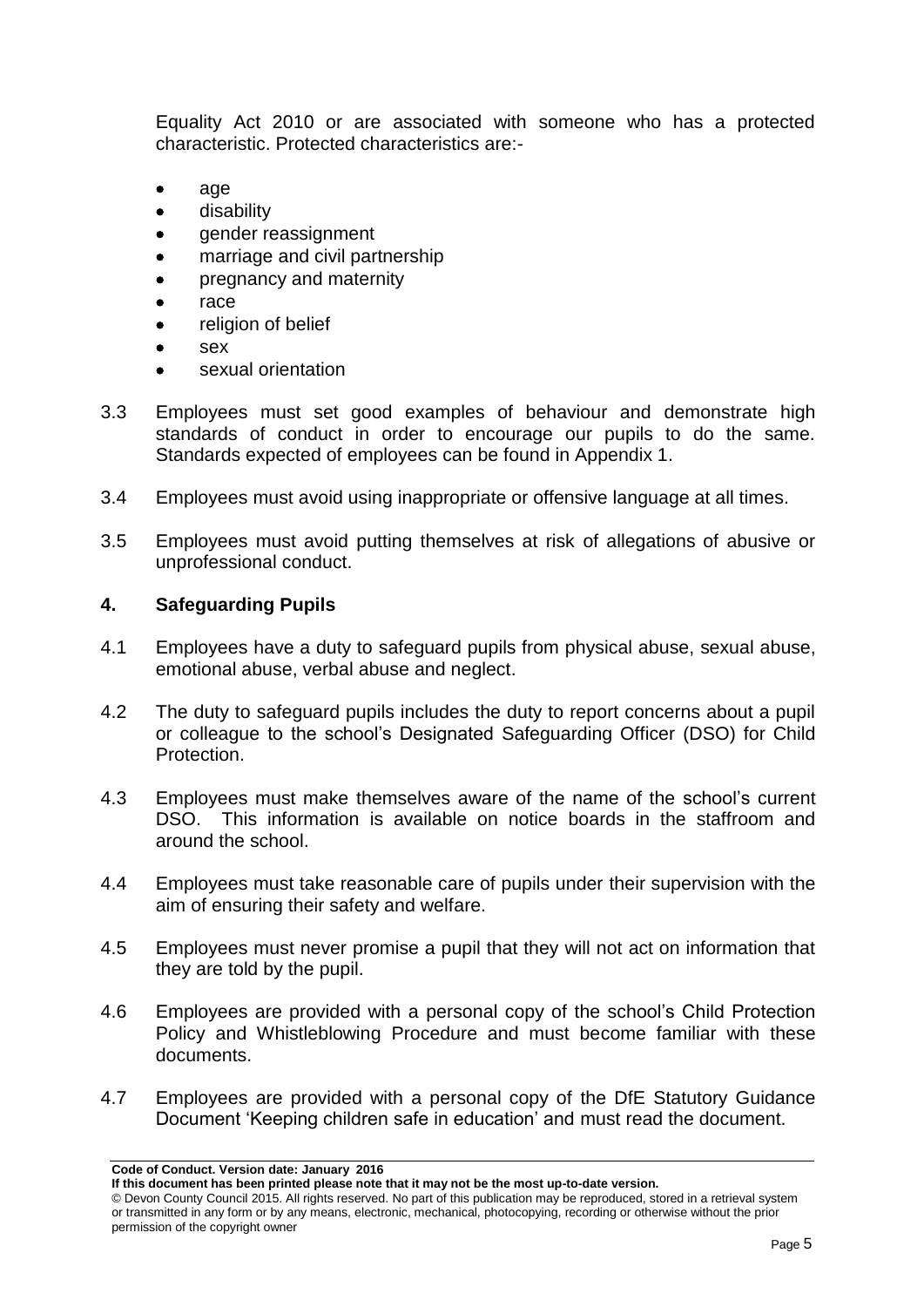4.8 Employees are provided with a personal copy of the 'Guidance for Safer Working Practice for Adults who work with Children and Young People in Education Settings' and must read the document.

#### **5. Relationships with Pupils**

- 5.1 Employees must declare any relationships that they may have with pupils outside of school; this may include mutual membership of social groups, tutoring, or family connections. Employees should not assume that the school are aware of any such connections. A declaration form is available at Appendix 2 of this document for declaration of such relationships.
- 5.2 Physical relationships with pupils, regardless of their age, are strictly forbidden and may lead to a criminal conviction. This may also apply to former pupils and advice must be sought before commencing any such relationship.
- 5.3 Employees must treat pupils with respect and dignity and must not demean or undermine them, their parents or carers, or work colleagues.
- 5.4 Employees must not behave in a way that may be perceived as sarcastic, nor should they make jokes at the expense of pupils, embarrass or humiliate pupils, discriminate against or favour pupils.

#### **6. Professional Relationships with Colleagues**

- 6.1 Employees must help create a positive working environment and behave in a manner which ensures and promotes acceptable behaviour. Examples of acceptable behaviour and unacceptable behaviour can be found in Appendix 1.
- 6.2 Employees must strive toward and promote harmonious and professional relationships with all colleagues. It is understood that, at times, differences of opinions can occur and at such times it is expected that employees will attempt to resolve matters informally in the first instance unless they feel unable to do so in which case they should refer the matter to their line manager.

#### **7. Honesty and Integrity**

- 7.1 Employees must maintain high standards of honesty and integrity in their work. This includes the handling and claiming of money and the use of school property and facilities.
- 7.2 Employees must comply with the Bribery Act 2010. A person may be guilty of an offence of bribery under this act if they offer, promise or give financial advantage or other advantage to someone; or if they request, agree or accept, or receive a bribe from another person. If you believe that a person has failed to comply with the Bribery Act, you should refer your concerns to the attention of your Headteacher / Chair of Governors.

**Code of Conduct. Version date: January 2016**

**If this document has been printed please note that it may not be the most up-to-date version.**  © Devon County Council 2015. All rights reserved. No part of this publication may be reproduced, stored in a retrieval system or transmitted in any form or by any means, electronic, mechanical, photocopying, recording or otherwise without the prior permission of the copyright owner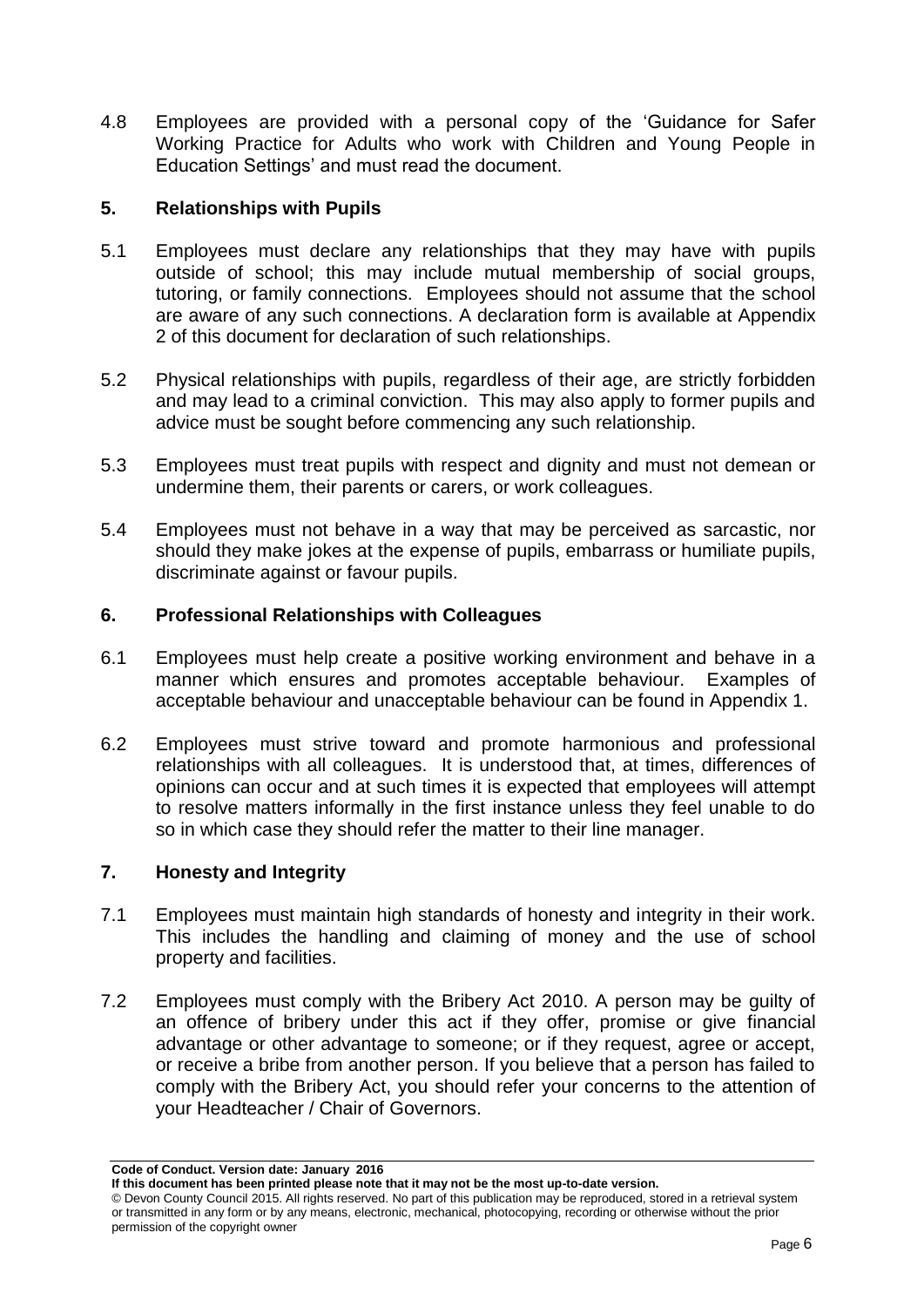- 7.3 Employees must not accept gifts or hospitality from suppliers or associates of the school, with the exception of 'one off' token gifts from parents. Personal gifts from employees to pupils are inappropriate and could be misinterpreted and may lead to disciplinary action. A record will be kept of all gifts received.
- 7.4 Employees must make known to the Headteacher / Governing Body all financial and non-financial interests that could bring them into conflict with the school's interests.
- 7.5 All personal relationships with contractors, or potential contractors should be made known by the employee to the Headteacher / Governing Body with responsibility for the contract.
- 7.6 Employees must not be involved in any recruitment process if they have a personal relationship with the applicant inside or outside of work.
- 7.7 Without fear of recrimination, employees can report any impropriety or breach of procedures using the process laid out within the School's Whistleblowing Policy.

#### **8. Conduct Outside of Work**

- 8.1 Employees must not engage in conduct outside work which could damage the reputation and standing of the school or the employee's own reputation or the reputation of other members of the school community.
- 8.2 Criminal offences that involve violence or possession or use of illegal drugs or sexual misconduct will be regarded as unacceptable and dealt with under the School's Disciplinary Policy.
- 8.3 Behaviour or activities that have the potential to make employees unsuitable for the role they are employed to perform will be dealt with under the Disciplinary Policy.

#### **9. Employment outside of School**

9.1 Employees may undertake work outside school, either paid or voluntary, provided that it does not conflict with the interests of the school nor be to a level which may contravene the working time regulations or affect an individual's work performance in the school. In line with the Statement of Particulars, support employees who are employed on or above Grade E must seek the consent of the Headteacher should they wish to take up employment outside the school.

#### **10. E-Safety and Internet Use**

10.1 Employees must exercise caution when using information technology and be aware of the risks to themselves and others. Regard should be given to the

**Code of Conduct. Version date: January 2016**

**If this document has been printed please note that it may not be the most up-to-date version.** 

<sup>©</sup> Devon County Council 2015. All rights reserved. No part of this publication may be reproduced, stored in a retrieval system or transmitted in any form or by any means, electronic, mechanical, photocopying, recording or otherwise without the prior permission of the copyright owner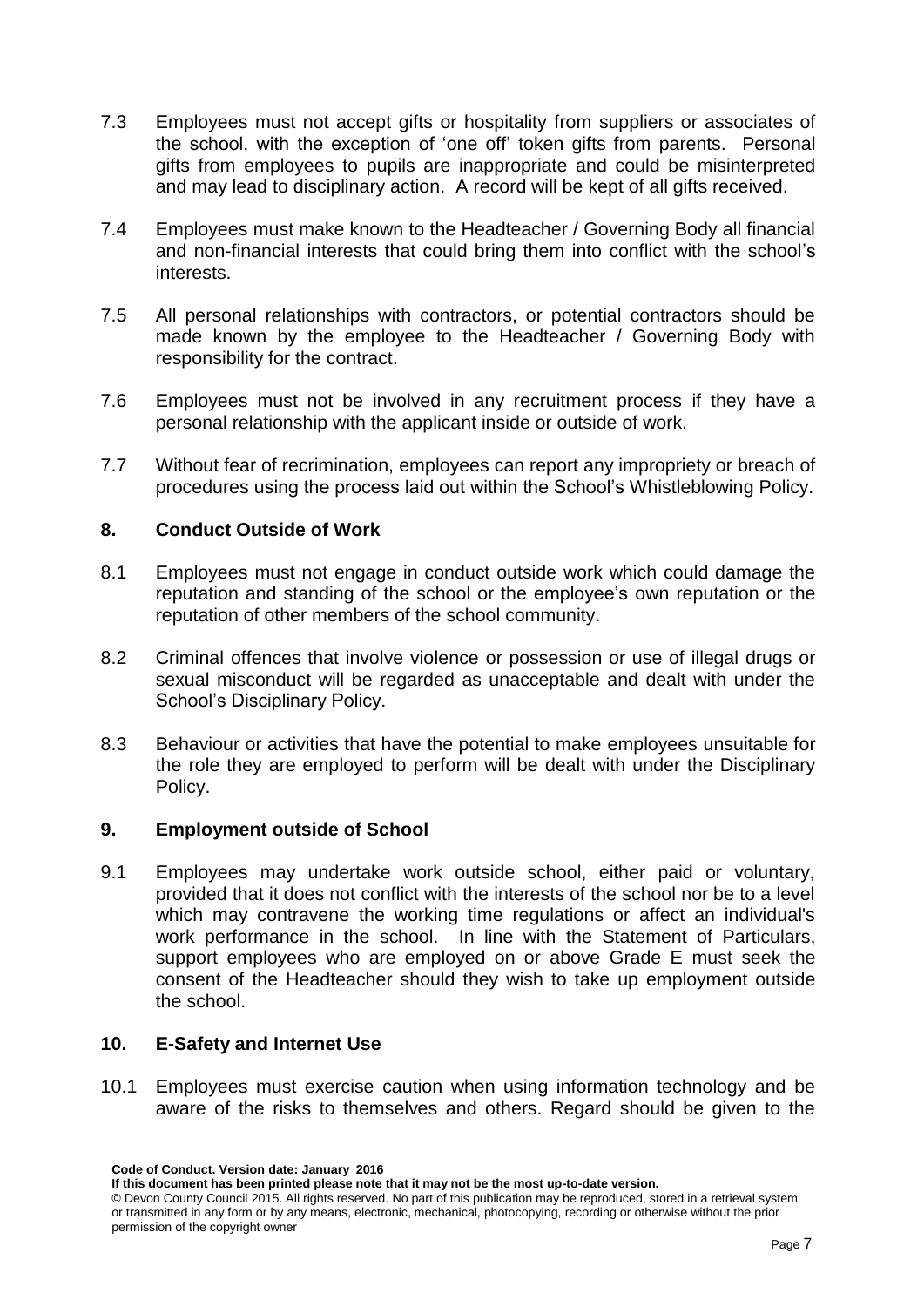schools' E-Safety and ICT Acceptable Use Policy at all times both inside and outside of work.

- 10.2 Employees must not use equipment belonging to the school to access pornography; neither should personal equipment containing pornographic images or links to them be brought into the workplace. Doing so will raise serious concerns about the suitability of the employee to continue to work in schools.
- 10.3 Employees must not engage in inappropriate use of social network sites which may bring themselves, the school, school community or employer into disrepute. Employees should ensure that they adopt suitably high security settings on any personal profiles they may have.
- 10.4 Employees must exercise caution in their use of all social media or any other web based presence that they may have, including written content, videos or photographs, and views expressed either directly or by 'liking' certain pages or posts established by others. This may also include the use of dating websites where employees could encounter pupils either with their own profile or acting covertly.
- 10.5 Employees must not link themselves with the school on any social network site they use unless with prior consent of the Head teacher.
- 10.6 Employees must not respond to negative comments posted online but bring this to the attention of the Headteacher.
- 10.7 Employees must only contact pupils via school authorised mechanisms. At no time should personal telephone numbers, email addresses or communication routes via personal accounts on social media platforms be used to communicate with pupils.
- 10.8 Employees must report to the Headteacher any contact by a pupil by an inappropriate route.
- 10.9 Photographs/still images or video footage of pupils should only be taken using school equipment, for purposes authorised by the school. Any such use should always be transparent and only occur where parental consent has been given. The resultant files from such recording or taking of photographs must be stored in accordance with the schools procedures on school equipment.

#### **11. Confidentiality**

11.1 Employees must not reveal confidential information about pupils or their parents or carers except to those colleagues who have a professional role in relation to the pupil.

**Code of Conduct. Version date: January 2016**

**If this document has been printed please note that it may not be the most up-to-date version.** 

<sup>©</sup> Devon County Council 2015. All rights reserved. No part of this publication may be reproduced, stored in a retrieval system or transmitted in any form or by any means, electronic, mechanical, photocopying, recording or otherwise without the prior permission of the copyright owner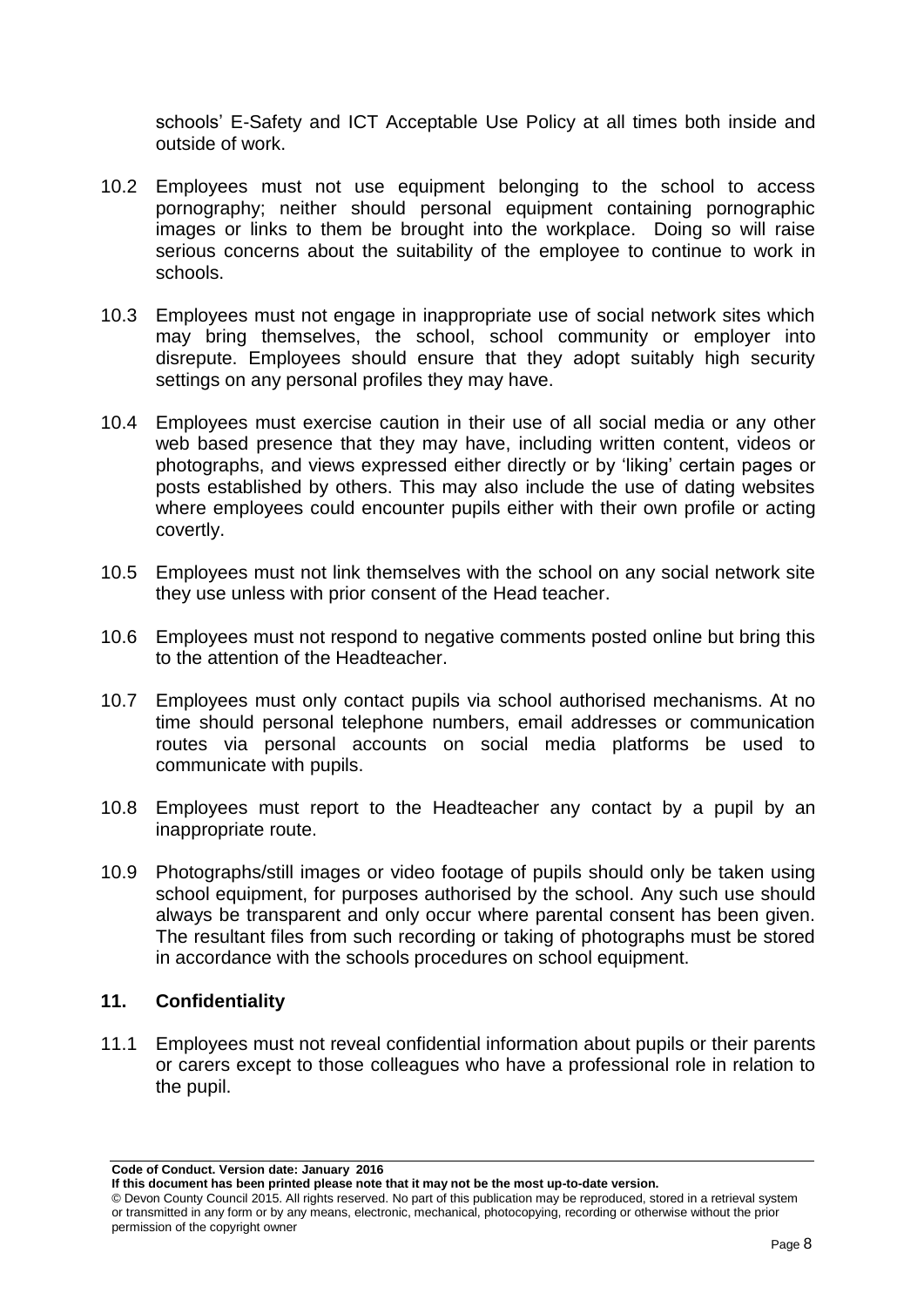11.2 Employees are likely at some point to witness actions which need to be confidential. For example, where a pupil is bullied by another pupil (or by another employee), this needs to be reported and dealt with in accordance with the appropriate school procedure. It must not be discussed outside the school, including with the pupil's parent or carer, nor with colleagues in the school except with a senior member of staff with the appropriate authority to deal with the matter.

#### **12. Dress and Appearance**

- 12.1 Employees must dress in a manner that is in line with the code of conduct as per the staff handbook..
- 12.2 Employees must not dress in a manner that could be regarded by others as offensive, revealing or sexually provocative.
- 12.3 Employees must not wear clothes with political or other contentious slogans.

#### **13. Adopt the Policy**

This policy was adopted by the Governing Body of The Woodland Federation on 13th March 2019.

#### **14. Consultation**

This policy is provided following consultation with trade unions/professional associations and will apply to all employees. This policy is for the Governing Body of schools to consider for adoption. Should the Governing Body wish to make changes to this model Code of Conduct, the required consultation must be undertaken with the recognised trade unions/professional associations.

**Code of Conduct. Version date: January 2016**

**If this document has been printed please note that it may not be the most up-to-date version.**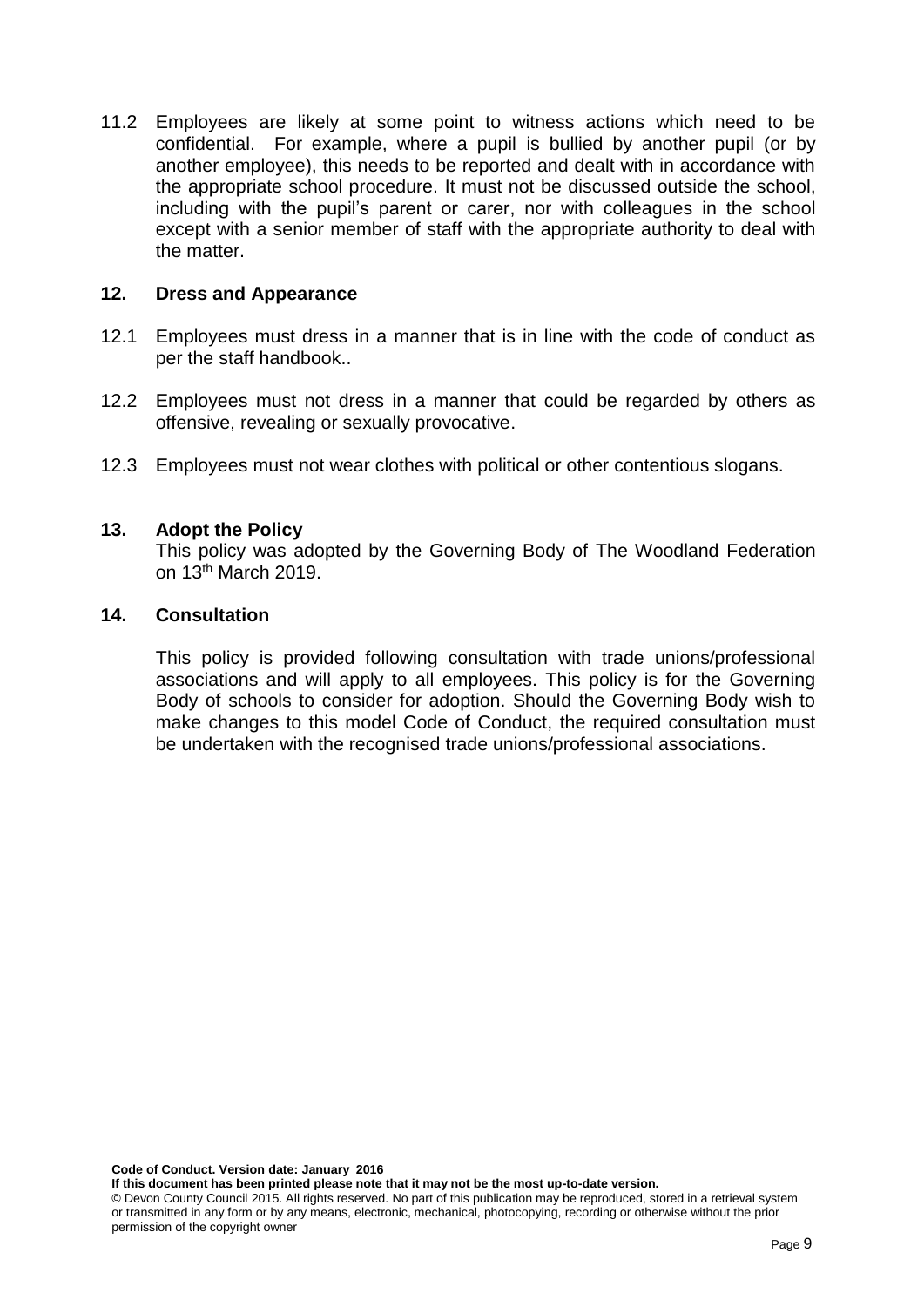### **Appendix 1**

#### **Examples of Acceptable Behaviour**

People behave acceptably when they:

- Afford dignity, trust and respect for everyone and themselves;
- Have awareness of the effects of their behaviour on others and only make reasonable and manageable demands;
- Communicate honestly and openly, clearly stating what they need and expect of others;
- Provide and are receptive to honest feedback based on evidence; and
- Challenge discriminatory language and behaviour in an appropriate way.

#### **Examples of Unacceptable Behaviour:**

- Using aggressive language, threatening, ridiculing, ignoring people or repeatedly shouting;
- Telephoning people at home unnecessarily (for example, demanding work when the person is absent due to sickness or ill health);
- Focusing only on weaknesses;
- Bringing up details of someone's private life inappropriately;
- Leaving impossibly long lists of tasks and making unreasonable demands;
- Criticising people or maliciously gossiping about them in their absence;
- Ridiculing or demeaning someone picking on them or setting them up to fail;
- Comments or jokes, about distinctive peoples and nationalities;
- Frequent comments about aspects of physical appearance or using forms of address that are demeaning;
- Threatening or implying, without reason, that, as a colleague, you will cause the person to lose his/her job or fail to get a promotion or suffer some other form of career difficulty or financial disadvantage;
- Coercing someone to join the harassment/bullying of another person;
- Excluding or marginalising someone or refusing to engage with them appropriately.

This list is not exhaustive. It is simply a guide to help individuals consider their own and others behaviour and gain understanding of what behaviours are unacceptable in the workplace.

#### **Standards Expected of Employees**

The standards expected of all employees include but are not limited to:

 maintaining standards of behaviour in keeping with the interests and standing of the school/DCC. This includes behaviour outside of working hours and in any form that is visible to the public, including social networking or any other electronic medium

**Code of Conduct. Version date: January 2016**

**If this document has been printed please note that it may not be the most up-to-date version.** 

<sup>©</sup> Devon County Council 2015. All rights reserved. No part of this publication may be reproduced, stored in a retrieval system or transmitted in any form or by any means, electronic, mechanical, photocopying, recording or otherwise without the prior permission of the copyright owner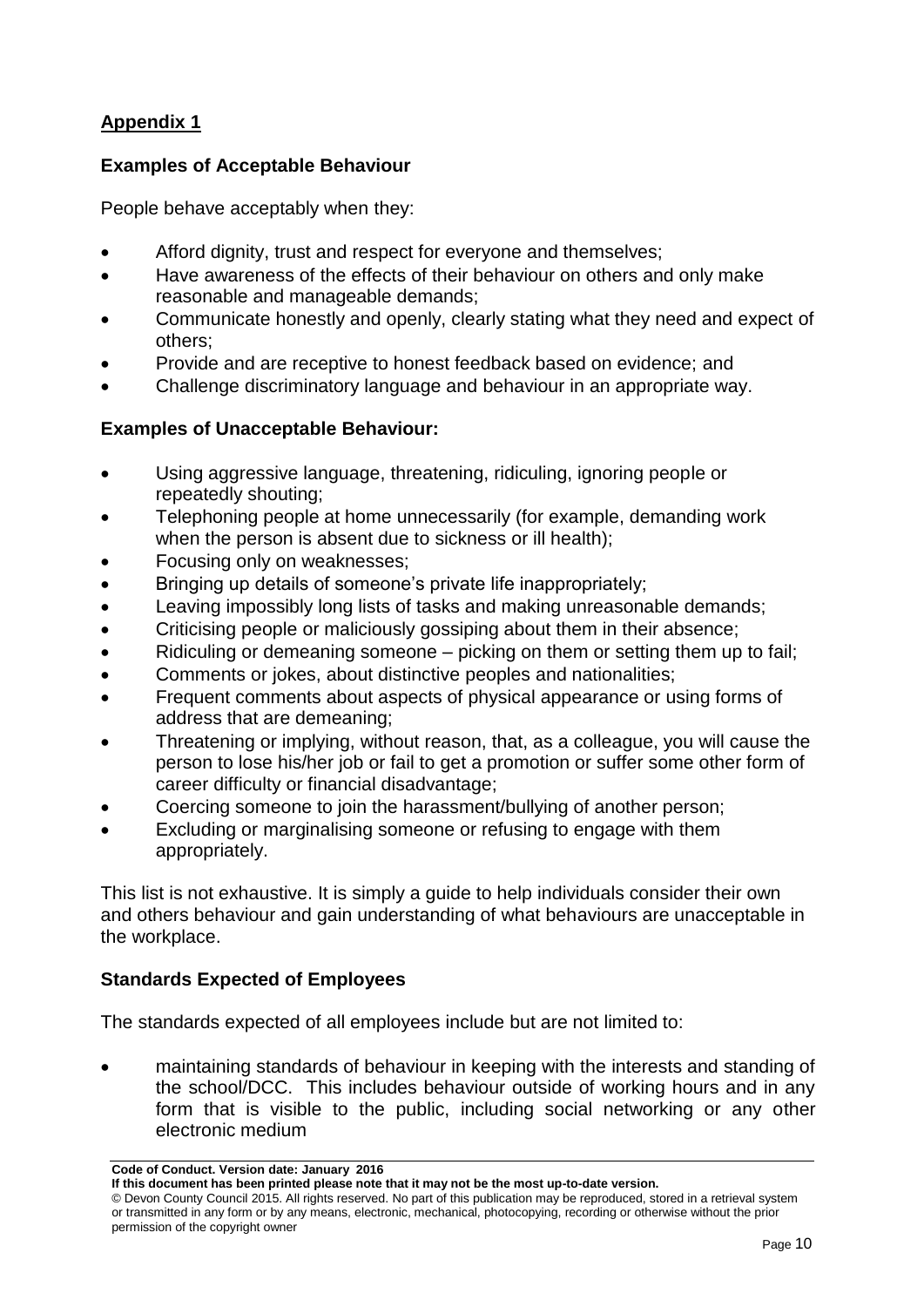- devoting full attention while at work to the duties of their position and in doing so acting with responsibility, good judgement and in good faith
- carrying out any reasonable instructions given by those with authority to do so
- not divulging to any unauthorised person or making personal use of confidential information connected with the school/DCC, either intentionally or through negligent behaviour
- observing the rules, regulations and instructions adopted by the school/DCC
- following appropriate safeguarding procedures
- participating fully in any investigation into alleged incidents and/or allegations including attending meetings as directed
- using electronic communications appropriately
- ensuring that information brought to light as a result of any investigation is treated with discretion
- carrying out their role consistently with any standards set by their appropriate professional body
- taking steps to address any unacceptable behaviour
- treating colleagues and third parties with dignity and respect.

In addition to the above, the expectations of those employed in management roles are to:

- ensure the standards expected from all employees are role-modelled, monitored and managed effectively
- effectively manage all applicable statutory and non-statutory obligations
- appropriately manage all alleged incidents and/or allegations.

This list is not exhaustive.

**Code of Conduct. Version date: January 2016**

**If this document has been printed please note that it may not be the most up-to-date version.**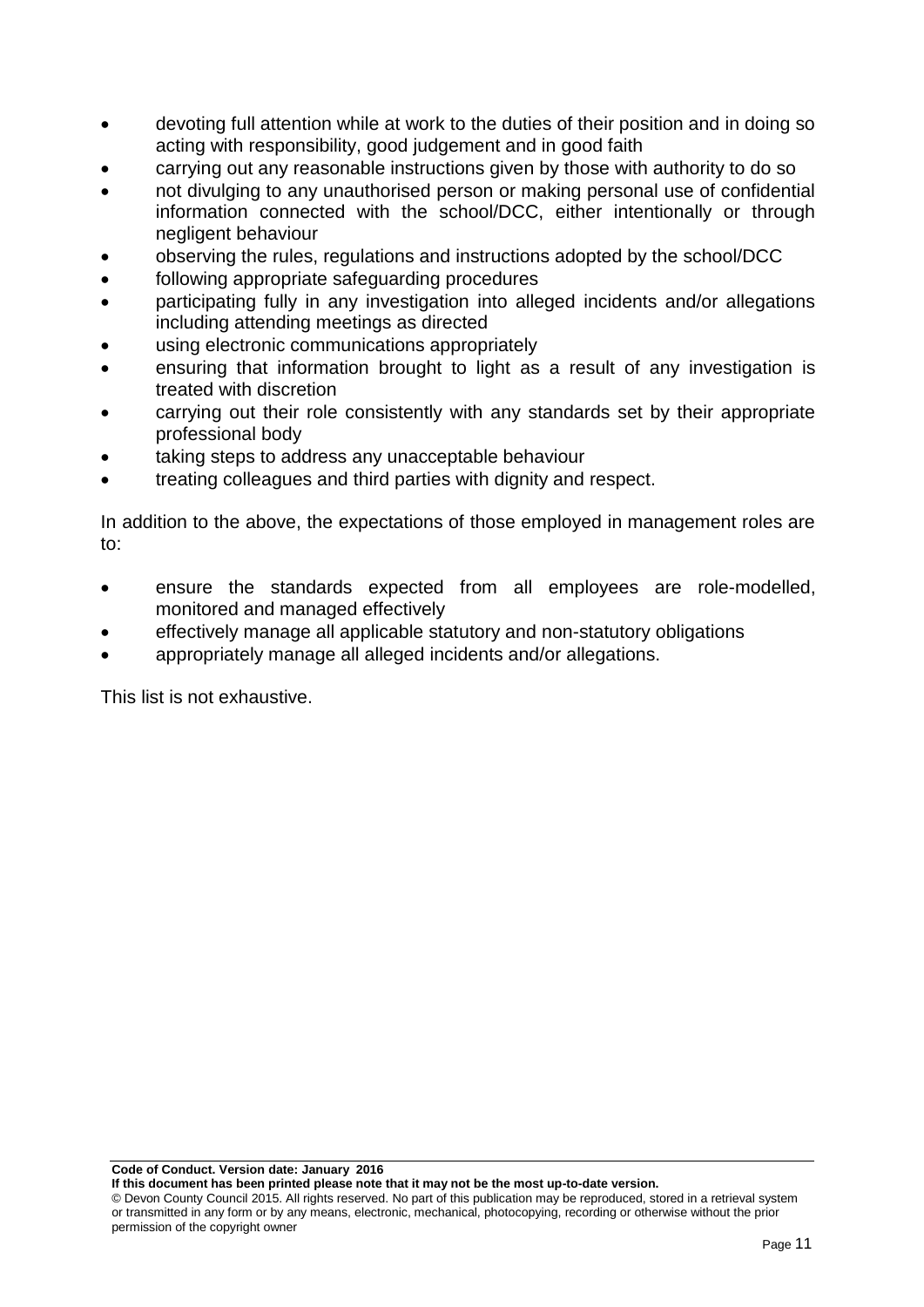#### **Appendix 2**

#### **Relationships with pupils outside of work declaration**

It is recognised that there may be circumstances whereby employees are known to pupils outside of work. Examples include membership of sports clubs, family connections, or private tutoring.

Employees must declare any relationship outside of school that they may have with pupils.

| <b>Employee's Name</b> | <b>Pupil Name</b> | Relationship |
|------------------------|-------------------|--------------|
|                        |                   |              |
|                        |                   |              |
|                        |                   |              |
|                        |                   |              |
|                        |                   |              |
|                        |                   |              |
|                        |                   |              |
|                        |                   |              |
|                        |                   |              |

I can confirm that I am fully aware of the code of conduct relating to contact out of school with pupils in line with this policy.

If I am tutoring a pupil outside of school I am aware that the following must be adhered to:-

- I do not, at any point, teach the child in question as part of my daily timetable this is a stipulation of such tutoring
- I emphasise to parents that this is done completely independently of the school
- No monies come through the school at any point, informally (e.g. via the child) or formally
- No private tutoring is to take place on the school premises

I confirm that if these circumstances change at any time I will complete a new form to ensure the school are aware of any relationships.

Signed …………………………………………..

Date …………………………………………….

**Code of Conduct. Version date: January 2016**

**If this document has been printed please note that it may not be the most up-to-date version.**